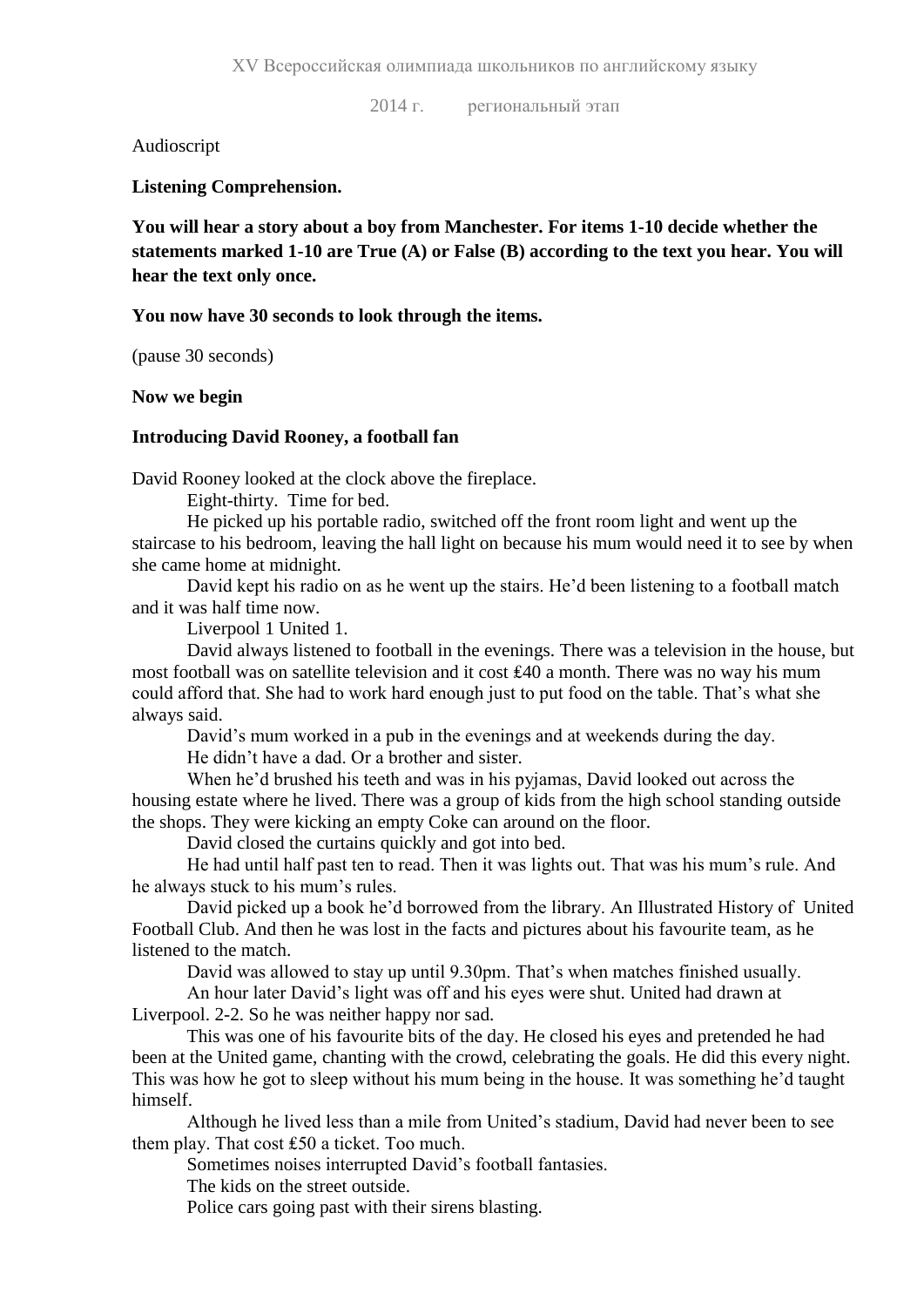2014 г. региональный этап

And, sometimes, noises from next door.

David had never met his next door neighbour. In fact, he barely knew anyone in the street where he lived. But he knew some things about the old man next door.

He knew he went to bed at 10pm. Because that was the time he could hear him brushing his teeth and switching his light off.

He also knew that every Saturday – and sometimes Sunday – a posh car would arrive and the old man would get into it and be away for a few hours. That was the only time the man went out in a week.

David had asked his mum what she knew about the old man. But mum had said he was just an old man and she didn't want David talking to strangers.

#### **You now have 45 seconds to mark your answers.**

(pause 45 seconds)

## **Integrated listening and reading**

**Read the text 'Productivity and Rewards', then listen to a part of the lecture on the same topic. You will notice that some ideas coincide and some differ in them. Answer questions 11-25 by choosing A if the idea is expressed in both materials, B if it can be found only in the reading text, C if it can be found only in the audio-recording, and D if neither of the materials expresses the idea.**

## **Now you have 7 minutes to read the text.**

(pause 7 minutes)

## **Now listen to a part of the lecture on the same topic. You will hear the lecture twice.**

Today I want to question the idea that rewards increase productivity in the workplace. Now, does this approach really work? Well, when people who have experienced a reward system were asked, we found they didn't like it. Most people, it seems, want to be paid, not encouraged through incentives. People want to be given respect for working extra hard.

In fact, I know of no controlled study that has genuinely shown a long-term improvement in work as a result of any productivity reward scheme. On the contrary, there are many studies that show productivity rewards are even counterproductive. Rewards make for less productivity rather than more.

So, why might this be true? Well, in fact, rewards actually punish. Yeah. If we compensate people for high productivity, they may perceive this as being controlled. People understand they're being manipulated and don't like it. But more importantly, people don't necessarily get the expected rewards. So the disappointment for not being rewarded is sort of the same as being punished. Think about it. The more desirable the reward you expect, the more disappointing it is if you fail to get it. Right?